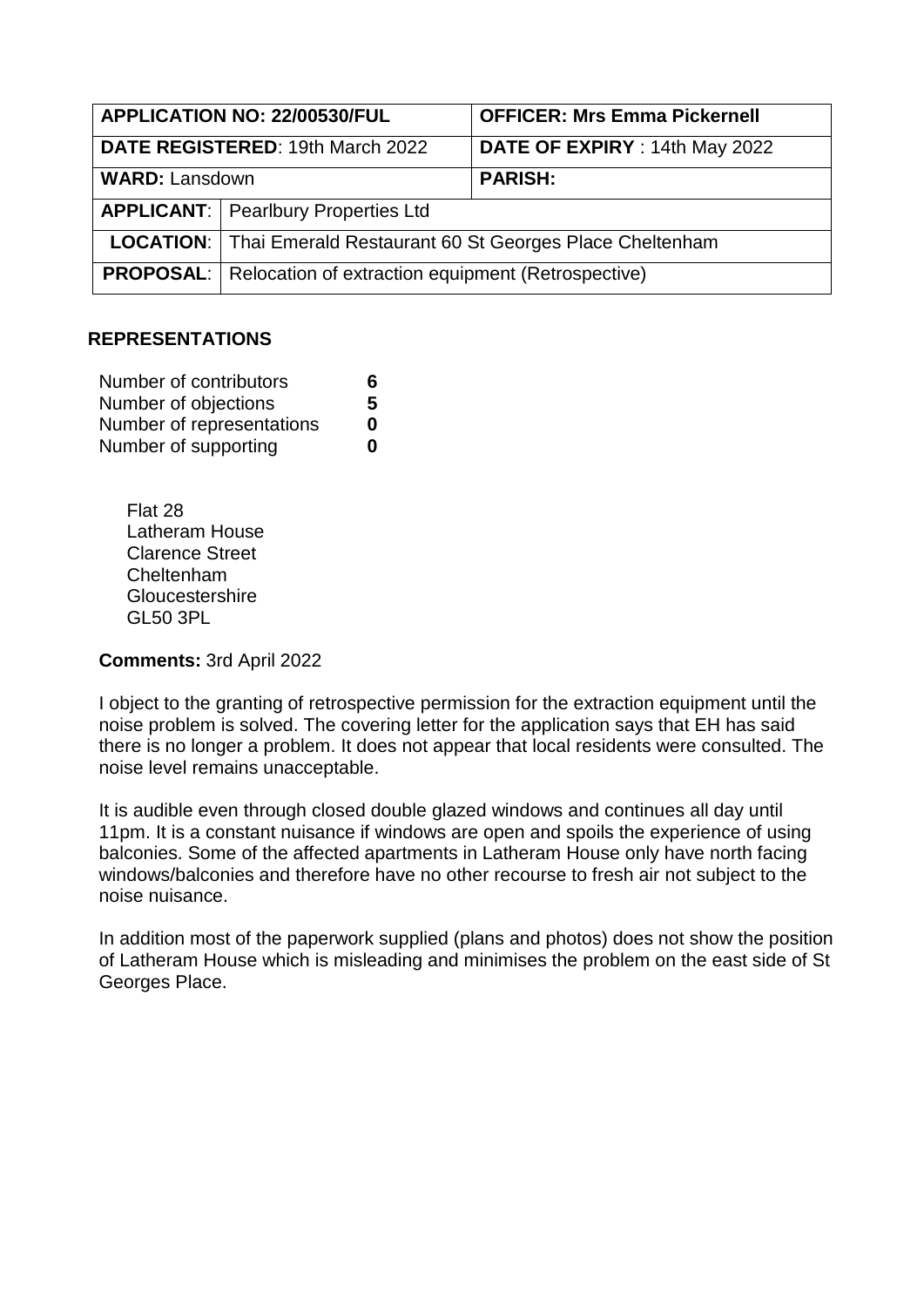Flat 20 Latheram House Clarence Street Cheltenham Gloucestershire GL50 3PL

# **Comments:** 31st March 2022

Refence Number: 22/00530/FUL

Relocation of Extraction Equipment (Retrospective) at Thai Emerald Restaurant, 60 St Georges Place, Cheltenham.

I refer to the above application and write on behalf of my wife and myself who are residents

at Latheram House and have been affected on a daily basis by the noise nuisance. The planning application arises from the need to address this noise nuisance that has emitted

from Thai Emerald Restaurant of 60 St Georges Place, Cheltenham since May 2021. This noise

nuisance has affected the following properties at Latheram House, Clarence Street, Cheltenham:

Clarence Street Facing Apartments:

First Floor - Flats 5, 6, and 7;

Second Floor - Flats 12, 13, and 14;

Third Floor - Flats 19, 20 and 21;

Fourth Floor - Flats 27, 28 and 29;

Fifth Floor - Flat 26 and 28

We note that the covering letter from SFPlanning asserts that your colleague - Mr Alex Mason

is happy to confirm that the proposed solution resolves the noise issue. No evidence is provided within the application to support this assertion. Additionally, the application itself makes no reference to the level of noise which will be produced from the proposed solution.

Therefore as an interested party, who has had to live with the noise nuisance since May 2021,

no evidence is made available to usthrough an Environment Impact Assessment to assess the

application in this respect and make an informed observation - this is regrettable.

Therefore we would suggest that the application can only be agreed subject to a condition

placed on the level of noise that emanates from the extraction equipment which meets the

restrictions within the legislation relating to noise nuisance.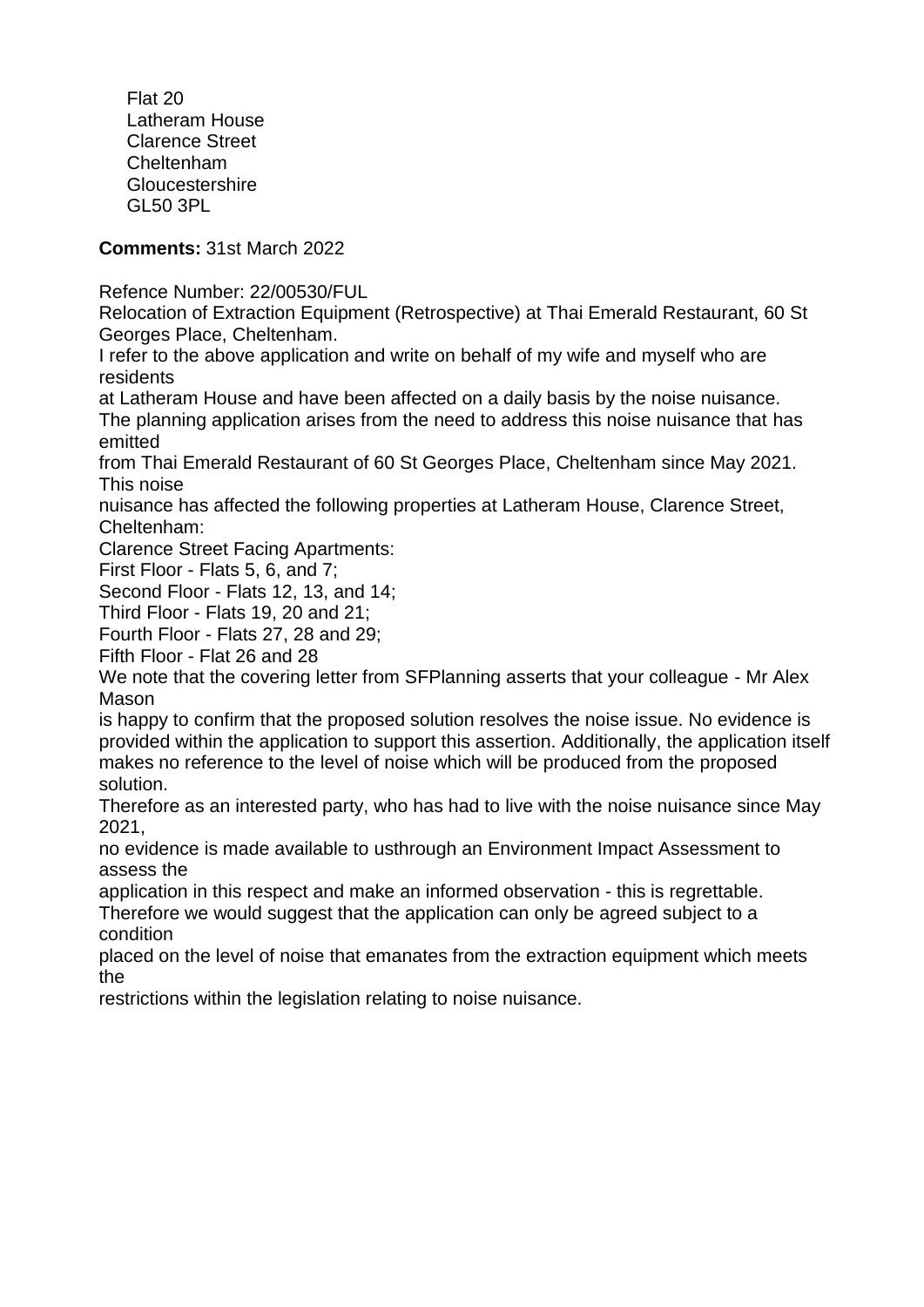Flat 20 Latheram House Clarence Street Cheltenham Gloucestershire GL50 3PL

## **Comments:**

NONE GIVEN

Unit 3 Royal Court Church Green Lane Kings Worthy **Hampshire** S023 7TW

**Comments:** 11th April 2022

Letter attached.

Flat 20 Latheram House Clarence Street Cheltenham **Gloucestershire** GL50 3PL

**Comments:** 11th April 2022

Relocation of Extraction Equipment (Retrospective) at Thai Emerald Restaurant, 60 St Georges Place, Cheltenham.

Further to my letter of 31 March 2022, I wish to add that it should be noted that the nearest properties to the extraction equipment at Latheram House e.g. Flats 5. 12. 19, 26 and 28 are only seven metres away from the extraction equipment. The planning application is opaque on this fact and on the level of noise that will be produced by the extraction equipment to those specific properties.

The application should be referred back to the applicants to address the specific issue as to how the proposal addresses the noise nuisance issue. Without this information both Officers and the Planning Committee do not have the necessary information to reach an informed decision on the proposal.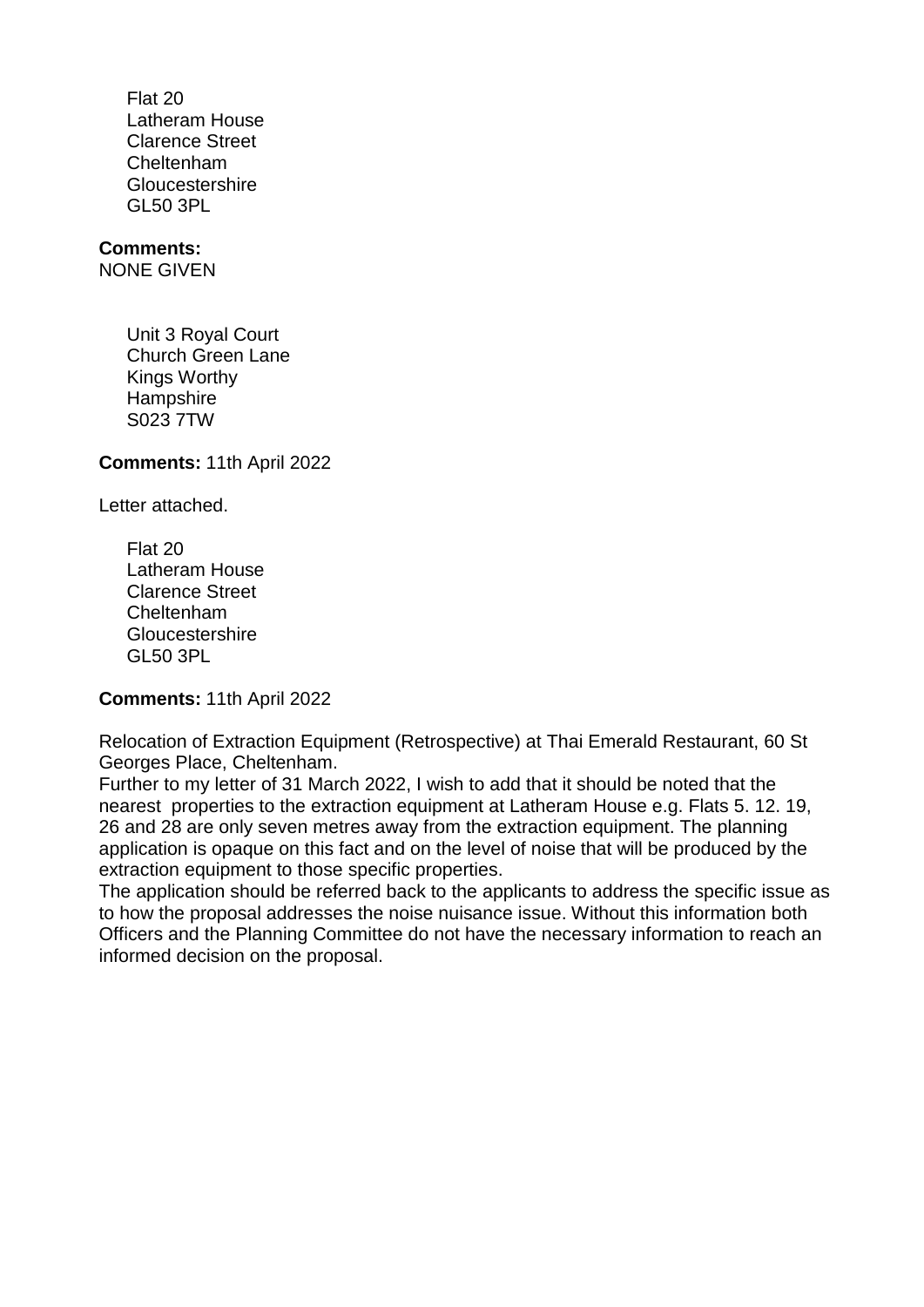9 St Georges Tower St Georges Place Cheltenham **Gloucestershire** GL50 3PW

**Comments:** 30th March 2022

Dear Emma, your name has been given to me \*\*\*\*\*\*\*\*\*\*\*\*\*\* as being the planning officer dealing with the above case.

I have the misfortune to own the flat directly opposite the pipe as I am on the first floor of St Georges Tower at eye-level with the rooftop pipe.

The relentless drone has been going on since Nov 13th 2020 and is on every day during working hours - which means until 11pm at night,

every night.

From that date on I could not open the balcony windows or use my balcony at all and my flat has gone from a serene haven from which I

could hear birds twittering and the wind in the linden trees outside my window to almost a place of dread. The huge and ugly pipe is clearly

visible from my sitting room and the noise is relentless, hour after hour.

It has affected me so much that I have had to move out to stay with relatives.

I completely oppose the request for planning permission as although the owners have attempted to modify the noise they were unsuccessful

and still it contravenes the environmental health legislation. This has now been going on for nearly 18 months and they seem no nearer a solution.

Chelsea Square, the residential complex where I live, is in a conservation area and this noise is affecting everyone living round the main lawn

as well as anyone passing up and down St Georges Place (although if you stand directly outside the restaurant you cannot hear it unless

you move away from it). In addition anyone enjoying the main garden is subjected to constant curry-smelling fumes from the pipe which I think

amounts to a health hazard.

\*\*\*\*\*\* has become involved on our behalf if you would like to speak to him? I am including an attachment of a video of the pipe at its worst.

Please turn the sound on.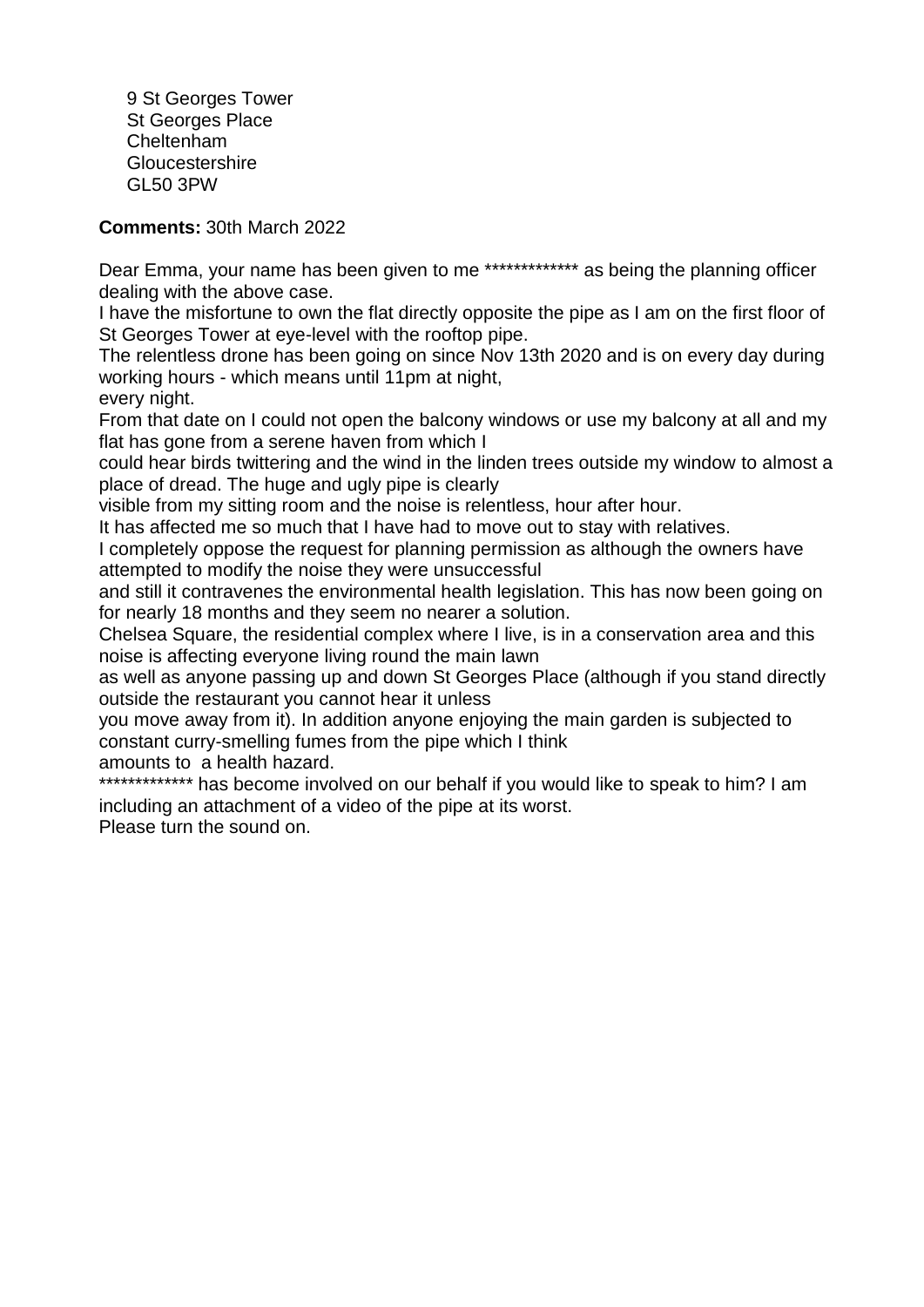Unit 3 Royal Court, Church Green Close, Kings Worthy, Winchester, Hampshire, S023 7TW

Mrs Emma Pickernell Principal Planning Officer Cheltenham Borough Council **Municipal Offices** Promenade Cheltenham **GL50 1PP** 

4th April 2022

#### Dear Mrs Pickernell

#### Reference Number: 22/00530/FUL - Thai Emerald Kitchen Duct

We are writing as the freeholder of the later living retirement apartments at Latherham House. We wish to make the following points in response to the planning consultation for the above:

- 1. We are not seeking to impair the operation of another business(es) but we would wish the following to be considered by you as the LPA:
	- 1. The noise and smells generated by the current extract system is affecting our residents and our ability to sell apartments. It is a statutory nuisance.
	- 2. The current extract system was installed without planning permission and is in current use despite not having planning permission.
	- 3. The planning application suggests that the environmental officer (Mr Mason) considers that the proposed application will address the concerns. But no detail is provided and Mr Mason would not be expected to have the technical skills to be able to confirm this position. This assertion is therefore not correct.
- 2. We consider that the proper way forward on this matter would be as follows:
	- 1. The Thai Emerald kitchen has been served with an abatement notice and they should not be allowed use the kitchen until planning permission is granted and any conditions discharged. This would temporarily address the statutory nuisance and the failure to attain planning permission in the correct manner.. This is essential for the wellbeing of our residents and our ability to sell/rent our apartments.
	- 2. There is a need for clear technical performance standards to be set to ensure there is a clear benchmark regarding performance of the installation in terms of noise and smells. This should be a planning condition.
	- There is a need for clear technical performance standards to be set to ensure there is a 3. clear benchmark regarding performance of the maintenance in terms of noise and smells. This should be a planning condition. It must be stressed that if the landlord or tenant does not instigate and rigorously follow proper installation and maintenance that the system performance will reduce over time and the issues will continue. The previous failure to do this noted in item 1 resulted in smells within a few weeks of installation.